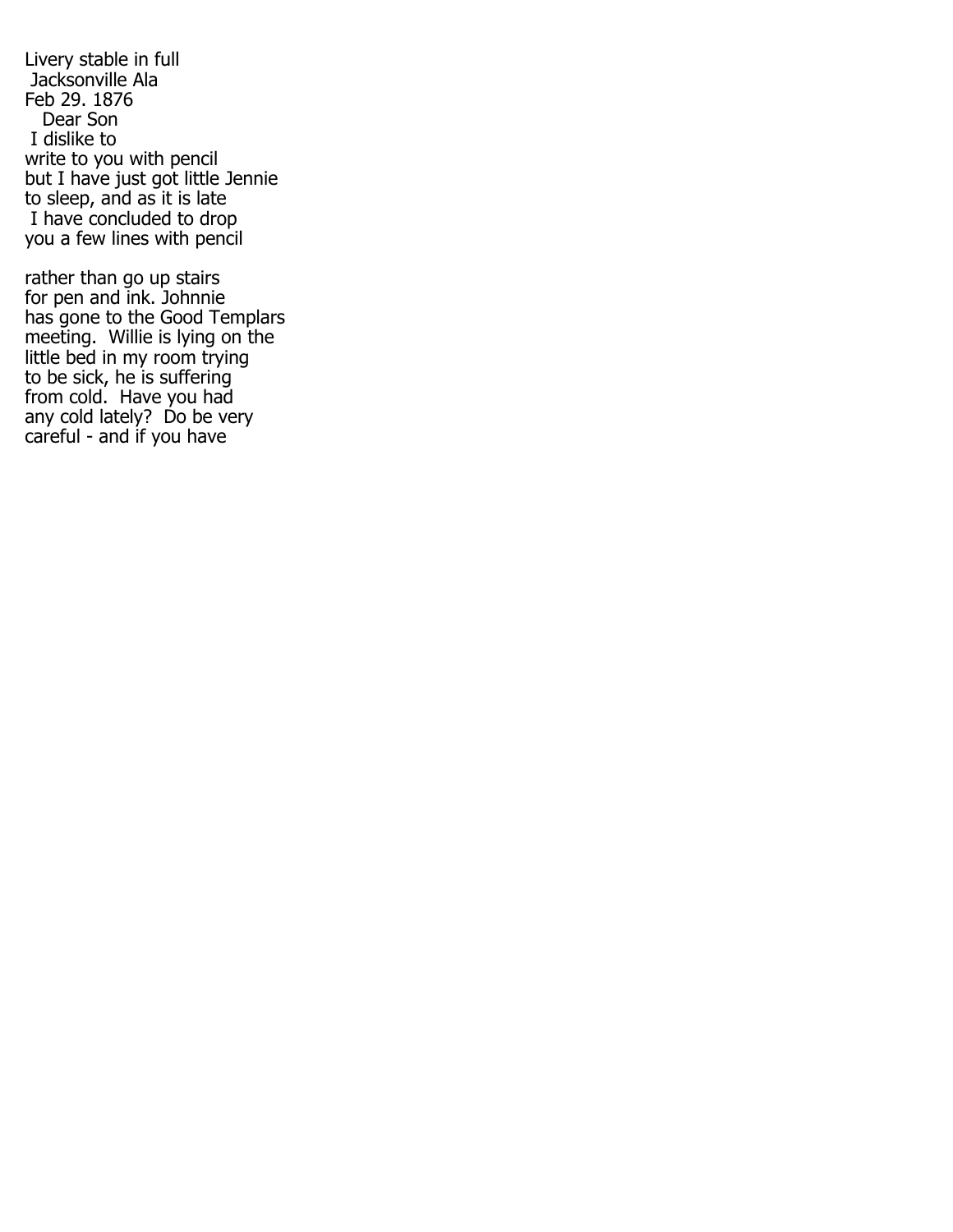a cough drink freely and rub thoroughly with "Radway". I am sorry I did not give you the bottle I had of "Jayne's Expectorant". It is splendid for colds. I hope my dear boy that you

will not only be careful of your health, but that you

will also guard well your morals. When you are tempted to walk in forbidden paths think of the prayers and fears of the Mother who has watched over you from earliest infancy and of the fond Father who has endeavored both by precept and example to make his sons pure in morals and

upright in all things. You

know it would bring us both

in sorrow to the grave if our children should choose the broad road that leadeth unto death, instead of, the straight

and narrow way that leadeth unto life. I am always anxious about you darling and always fearing that you might be lead astray by wicked companions. Thus far, you have been a precious child - few boys

have been more dutiful than you have always been and should you go astray now it would be a terrible blow on us. But I will